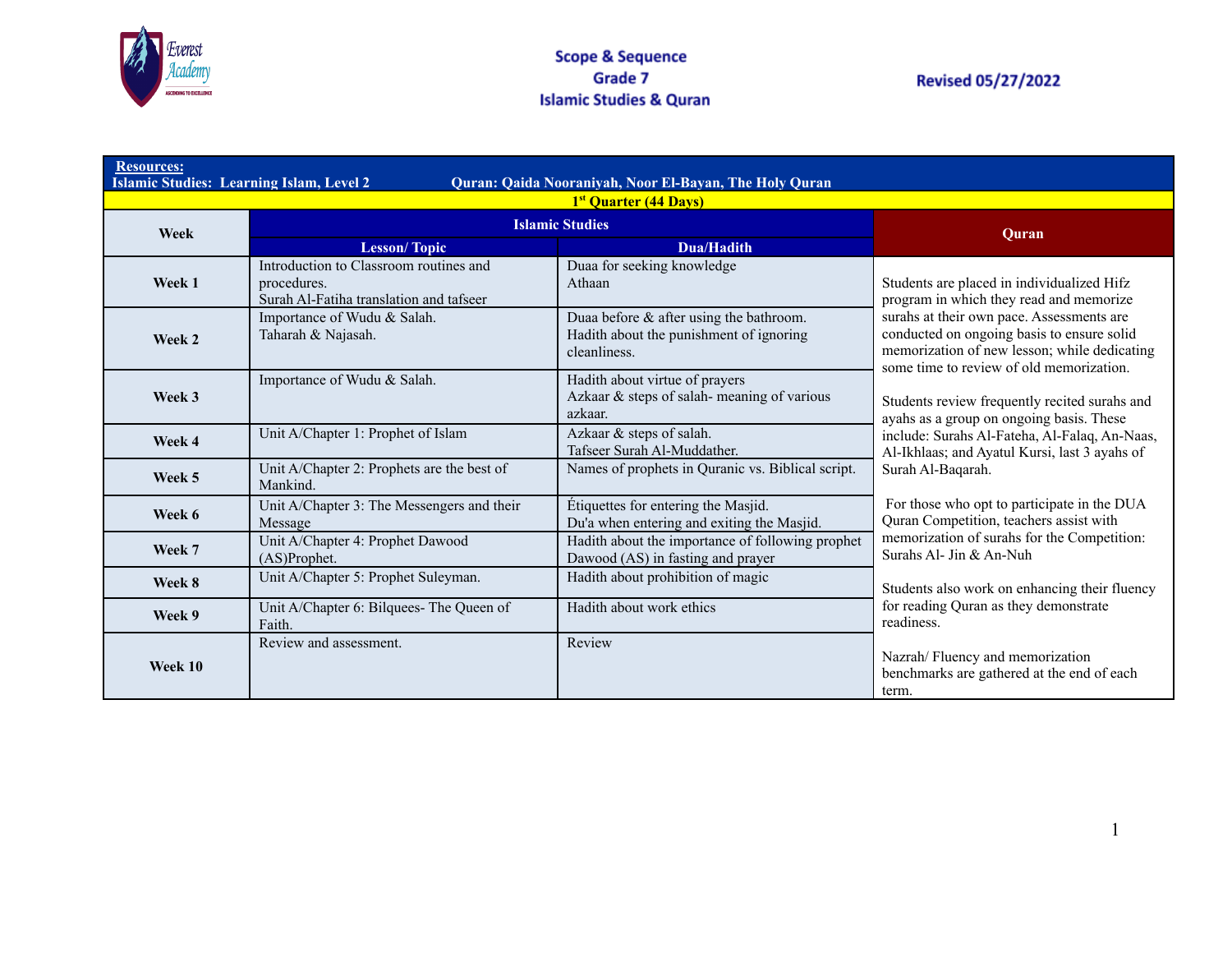

# **Revised 05/27/2022**

|        | <b>2nd Quarter (43 Days)</b>                                                          |                                                                                                           |                                                                                                                                                                                                                                                                          |
|--------|---------------------------------------------------------------------------------------|-----------------------------------------------------------------------------------------------------------|--------------------------------------------------------------------------------------------------------------------------------------------------------------------------------------------------------------------------------------------------------------------------|
| Week   | <b>Islamic Studies</b>                                                                |                                                                                                           | Ouran                                                                                                                                                                                                                                                                    |
|        | <b>Lesson/Topic</b>                                                                   | Dua/Hadith                                                                                                |                                                                                                                                                                                                                                                                          |
| Week 1 | Unit B/Chapter 1: Death: The Gate to the<br>Unseen World                              | Hadith about prohibition to wish for death and<br>du'aa for a blessed life<br>Tafseer Surah Al-Jinn       | Students are placed in individualized Hifz<br>program in which they read and memorize<br>surahs at their own pace. Assessments are                                                                                                                                       |
| Week 2 | Unit B/Chapter 2: Salat-ul-Janazah.<br>Tafseer Surah Al- Jinn.                        | Du'aa for the deceased<br>Hadith about virtue of performing Salatul<br>Janazah<br>Tafseer Surah Al- Jinn. | conducted on ongoing basis to ensure solid<br>memorization of new lesson; while dedicating<br>some time to review of old memorization.                                                                                                                                   |
| Week 3 | Unit B/Chapter 3: The life in the Grave                                               | Duaa to seek refugee from punishment of the<br>grave                                                      | Students review frequently recited surahs and<br>ayahs as a group on ongoing basis. These                                                                                                                                                                                |
| Week 4 | Unit B/Chapter 4:<br>The End of time: Signs before the Day of<br>Judgment             | Du'aa from the Qur'an<br>Hadith about the signs of the end of times.                                      | include: Surahs Al-Fateha, Al-Falaq,<br>An-Naas, Al-Ikhlaas; and Ayatul Kursi, last 3<br>ayahs of Surah Al-Baqarah.                                                                                                                                                      |
| Week 5 | Unit B/Chapter 5: Lesson 1-3<br>Suraul-Haqqah: Verses (38-52)<br>(The Inevitable Day) | Du'aa seeking Allah Paradise                                                                              | For those who opt to participate in the DUA<br>Quran Competition, teachers assist with<br>memorization of surahs for the Competition:<br>Surahs Al- Jin & An-Nuh<br>Students also work on enhancing their fluency<br>for reading Quran as they demonstrate<br>readiness. |
| Week 6 | Unit B/Chapter 5: Lesson 4-7<br>Suraul-Haqqah: Verses (1-52)<br>(The Inevitable Day)  | Du'aa at the time of distress<br>Hadeeth about entering Jannah.<br>(B51)                                  |                                                                                                                                                                                                                                                                          |
| Week 7 | Review and Assessment<br>Unit B/Chapter 1-5                                           | Previous Du'aa and Ahadeeth                                                                               |                                                                                                                                                                                                                                                                          |
| Week 8 | Unit C/Chapter 1:<br>Prophet Muhammad (SAW) reaches out to<br>Arabia                  | Du'aa when intending to do something. Hadith<br>about virtue of spreading knowledge about<br>Islam        | Nazrah/Fluency and memorization<br>benchmarks are gathered at the end of each                                                                                                                                                                                            |
| Week 9 | Unit C/Chapter 2: Khaled ibn ul Waleed<br>embraces Islam                              | Review                                                                                                    | term.                                                                                                                                                                                                                                                                    |

| 3 <sup>rd</sup> Quarter (43 Days) |                                        |                                         |                                                                                                                                                                                  |  |
|-----------------------------------|----------------------------------------|-----------------------------------------|----------------------------------------------------------------------------------------------------------------------------------------------------------------------------------|--|
| Week                              | <b>Islamic Studies</b>                 |                                         | Ouran                                                                                                                                                                            |  |
|                                   | <b>Lesson/Topic</b>                    | Dua / Hadith                            |                                                                                                                                                                                  |  |
| Week 1                            | Unit C/Chapter 3: Islam before Kinship | Relevant hadith and dua based on lesson | Students are placed in individualized Hifz<br>program in which they read and memorize<br>surahs at their own pace. Assessments are<br>conducted on ongoing basis to ensure solid |  |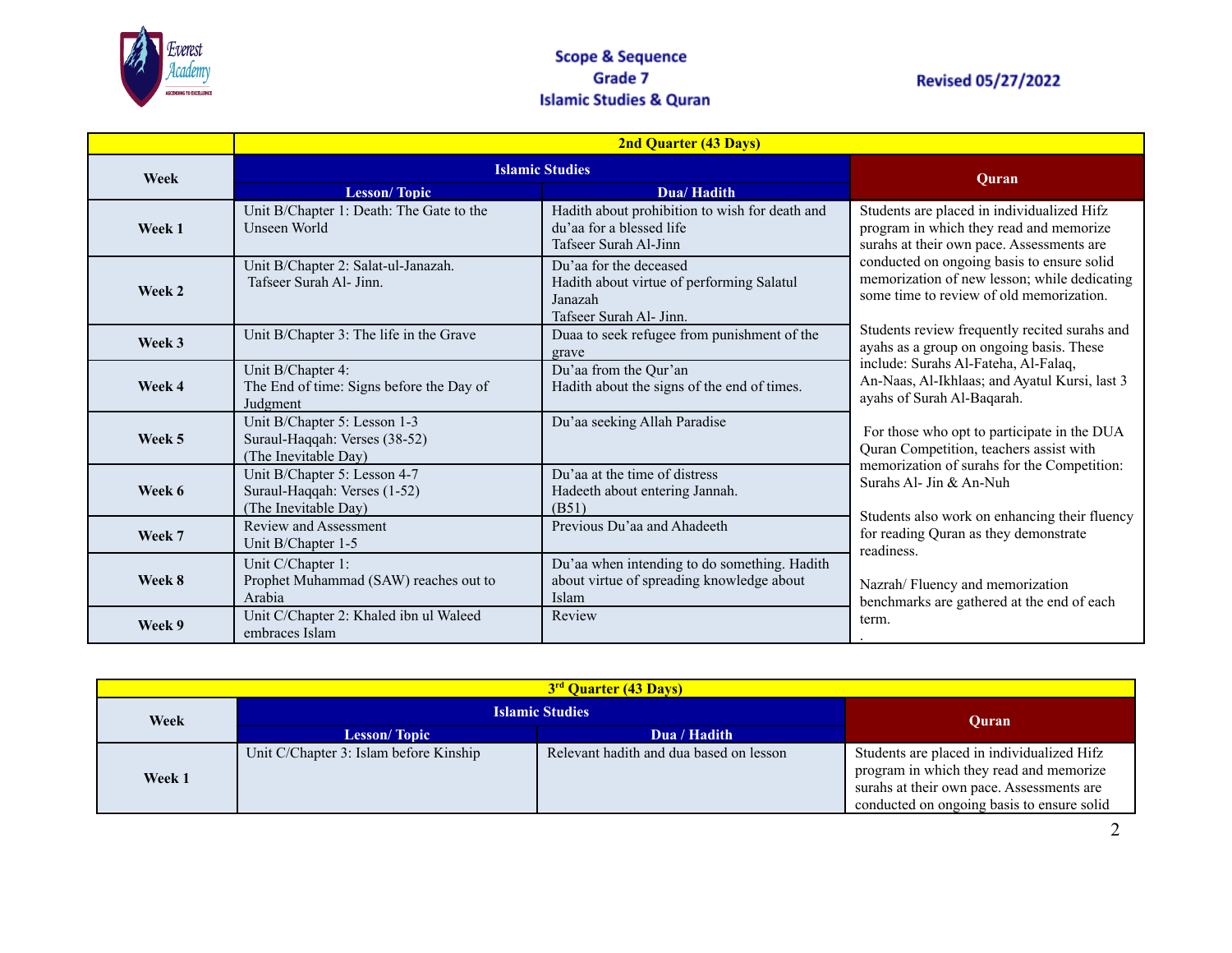

#### **Scope & Sequence** Grade 7 **Islamic Studies & Quran**

# **Revised 05/27/2022**

| 3 <sup>rd</sup> Quarter (43 Days) |                                                                                              |                                                                            |                                                                                                                                                                                                                  |
|-----------------------------------|----------------------------------------------------------------------------------------------|----------------------------------------------------------------------------|------------------------------------------------------------------------------------------------------------------------------------------------------------------------------------------------------------------|
| Week                              | <b>Islamic Studies</b>                                                                       |                                                                            | Quran                                                                                                                                                                                                            |
|                                   | <b>Lesson/Topic</b>                                                                          | Dua / Hadith                                                               |                                                                                                                                                                                                                  |
| Week 2                            | Unit C/ Chapter 4: Surah-Al-Muddather<br>translation and tafseer.                            | Relevant hadith and dua based on lesson                                    | memorization of new lesson; while<br>dedicating some time to review of old<br>memorization.                                                                                                                      |
| Week 3                            | Unit C/ Chapter 4: Surah -Al-Muddather<br>translation and tafseer.                           | Ramadan-importance, duas, etiquettes for fasting                           | Students review frequently recited surahs and<br>ayahs as a group on ongoing basis. These<br>include: Surahs Al-Fateha, Al-Falaq,<br>An-Naas, Al-Ikhlaas; and Ayatul Kursi, last 3<br>ayahs of Surah Al-Baqarah. |
| Week 4                            | Unit C/Chapter 5: The way to liberating<br>Makkah<br>World Hihab Day (February 2)            | Ramadan-importance, duas, etiquettes for fasting                           |                                                                                                                                                                                                                  |
| Week 5                            | Unit C/Chapter 6: Fateh Makkah: The Great<br>Victory                                         | Relevant hadith and dua based on lesson                                    | For those who opt to participate in the DUA<br>Quran Competition, teachers assist with<br>memorization of surahs for the Competition:                                                                            |
| Week 6                            | Unit C/Chapter 7: The battle of Hunayn                                                       | Hadith about the influence of parents on their<br>children's religion      | Surahs Al- Jin & An-Nuh                                                                                                                                                                                          |
| Week 7                            | Review and Assessment                                                                        | <b>Review and Assessment</b>                                               | Students also work on enhancing their<br>fluency for reading Quran as they                                                                                                                                       |
| Week 8                            | Unit D/ Chapter 1: Hayaa: Modesty, Shyness,<br>and Honor<br>Khateeb Recognition, Celebration | Hadith about virtue of hayaa in Knowledge<br>Dua for looking in the missor | demonstrate readiness.<br>Nazrah/Fluency and memorization<br>benchmarks are gathered at the end of each                                                                                                          |
| Week 9                            | Unit D/Chapter 2: Males and females                                                          | Hadith about manners for males                                             | term.                                                                                                                                                                                                            |

| <b>4th Quarter (46 Days)</b> |                                                        |                                |                                                                                             |  |
|------------------------------|--------------------------------------------------------|--------------------------------|---------------------------------------------------------------------------------------------|--|
| Week                         | <b>Islamic Studies</b>                                 |                                | Ouran                                                                                       |  |
|                              | <b>Lesson/Topic</b>                                    | Dua / Hadith                   |                                                                                             |  |
| Week 1                       | Unit D/Chapter 3: The Islamic etiquette of<br>clothing | Du'aa for wearing clothes      | Students are placed in individualized Hifz<br>program in which they read and memorize       |  |
| Week 2                       | Unit D- Chapter 4: Hijab, an act of modesty            | Relevant Duas and Hadith       | surahs at their own pace. Assessments are<br>conducted on ongoing basis to ensure solid     |  |
| Week 3                       | Unit D- Chapter 5: Surah Al-Muzzammil                  | Tafseer of Surah Al Muzzammil. | memorization of new lesson; while<br>dedicating some time to review of old<br>memorization. |  |
| Week 4                       | Unit E Chapter 1: Zakah: The third pillar of<br>Islam. | Hadith related to Zakah        |                                                                                             |  |